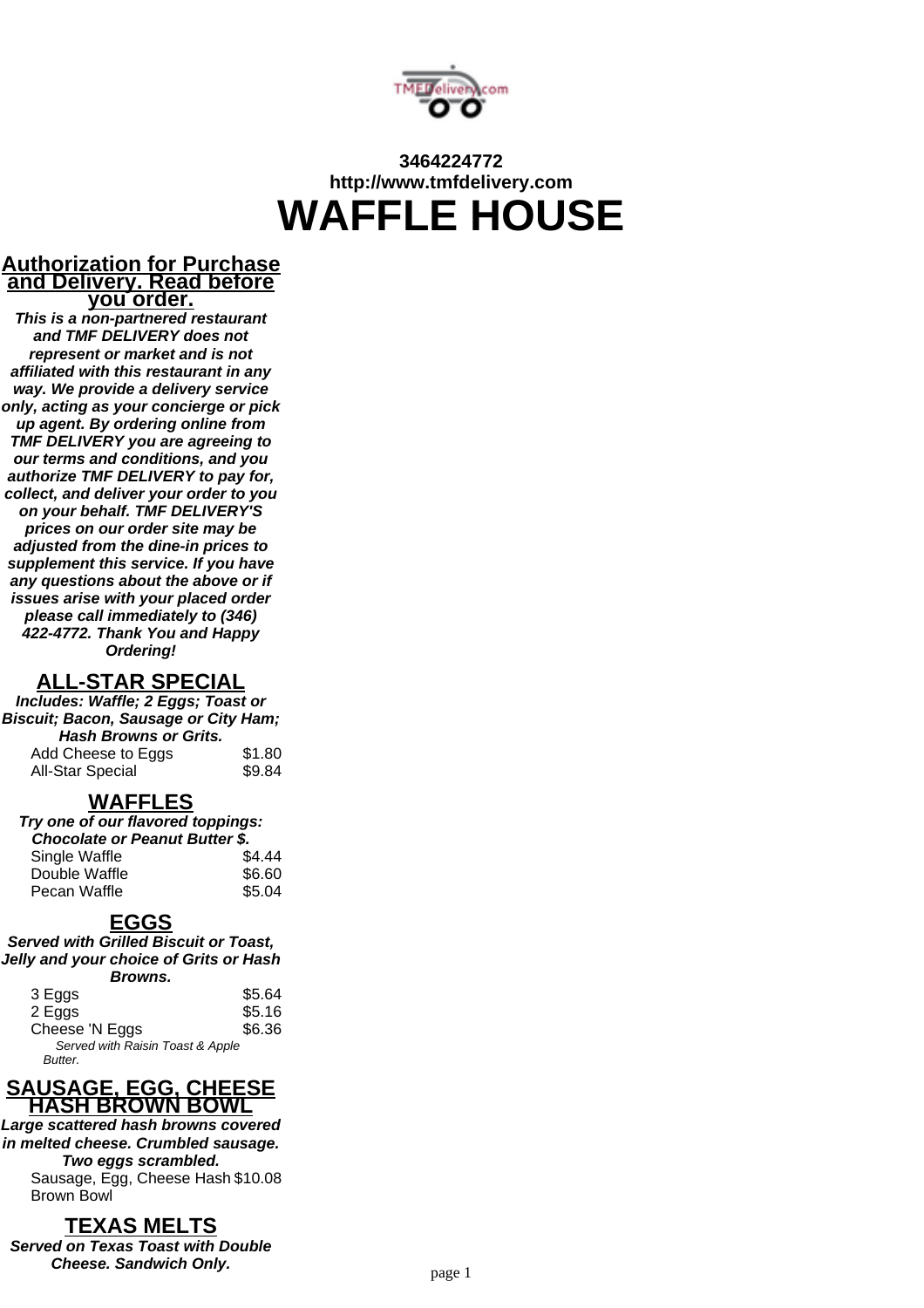Texas Sausage Egg & Cheese\$6.48 Texas Bacon Egg & Cheese \$6.48

# **SIDES**

| Bacon                                |        |
|--------------------------------------|--------|
| Regular or Large                     |        |
| Sausage                              |        |
| Regular or Large                     |        |
| City Ham                             | \$3.96 |
| <b>Country Ham</b>                   | \$5.64 |
| <b>Bowl of Grits (Regular)</b>       | \$3.00 |
| Bowl of Cheese Grits (Regular)\$3.60 |        |

# **HASH BROWNS**

**World's Leading Server of REAL Hash Browns. Scattered on the grill AND... Smothered: Sauteed Onions; Covered: Melted Cheese; Chunked: Hickory Smoked Ham; Diced: Grilled Tomatoes; Peppered: Spicy Jalapeno Peppers; Capped: Grilled Button Mushrooms; Topped: Bert's Chili; Country: Sausage Gravy** Regular Hash Browns \$3.00 Large Hash Browns \$3.60 Triple Hash Browns \$3.96 Scattered All The Way Hash  $$6.00$ 

| Scallered All The Way Hash 50.00 |  |
|----------------------------------|--|
| <b>Browns</b>                    |  |
|                                  |  |

## **STEAK & EGGS**

**Served with Grilled Biscuit or Toast, Jelly and your choice of Grits or Hash**

| Browns.                              |         |
|--------------------------------------|---------|
| Country Ham & Eggs                   | \$10.44 |
| Grilled Chicken & Eggs               | \$10.44 |
| Meat Lover's Grilled Chicken \$13.08 |         |
| Eggs                                 |         |
| Meat Lover's Pork Chops & \$14.16    |         |
| Eggs                                 |         |
| Meat Lovers T-Bone & Eggs \$15.24    |         |
| 10 oz                                |         |
| Meat Lover's Steak & Eggs            | \$12.60 |
| 5 07                                 |         |
|                                      |         |

#### **CHEESESTEAK MELT HASH BROWN BOWL**

**Large scattered hash browns covered in melted cheese. Cheesesteak. Grilled Onions.** Cheesesteak Melt Hash Brow \$10.08

### **CLASSIC DINNERS**

Bowl

**With hash browns, Texas toast and a garden salad.**

| Papa Joe's Pork Chops (2)<br>\$11.88 |         |
|--------------------------------------|---------|
| <b>Grilled Chicken</b>               | \$11.40 |

# **STEAKS**

| <b>Served with Hash Browns, Texas</b> |         |  |
|---------------------------------------|---------|--|
| <b>Toast and a Garden Salad.</b>      |         |  |
| <b>T-Bone Steak</b>                   | \$15.48 |  |
| 10 $oz$                               |         |  |
| <b>Sirloin Steak</b>                  | \$12.72 |  |
| 5 07                                  |         |  |

# **100% ANGUS BURGERS**

**All 1/4 lb. Burgers include Pickles and your choice of Lettuce, Tomato and Grilled Onions on a Grilled Buttered Bun. Add Bacon \$.** Double Cheeseburger \$6.96 Cheeseburger \$5.16 page 2